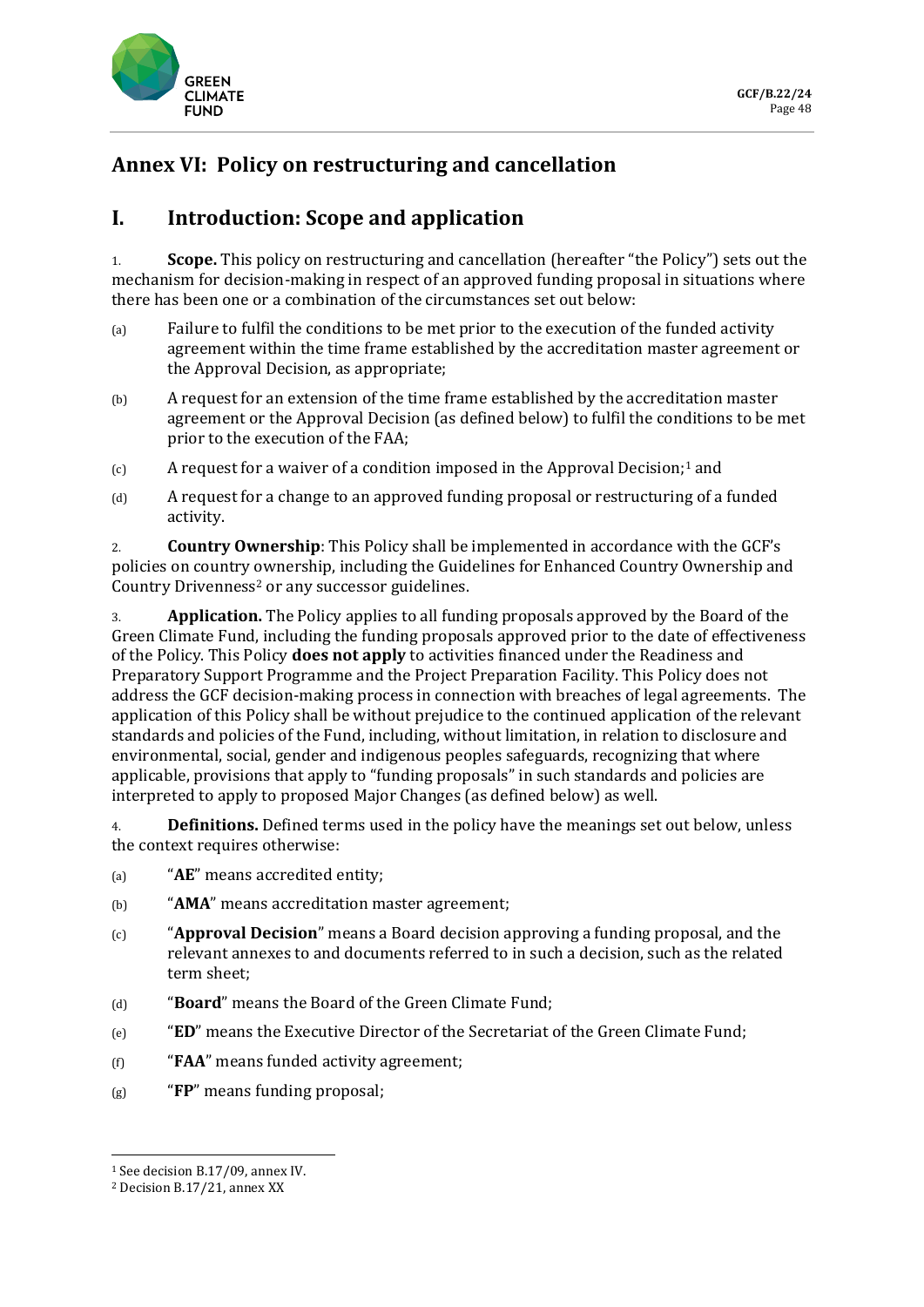

- (h) "**Major Change**" has the meaning given to it in paragraph 16;
- (i) "**NDA/FP**" means national designated authority or focal point, as applicable;
- (j) **"Period"** means the period within which a certain action or event shall occur, as established in the AMA, the Approval Decision, or any extension decision as specified in the Policy, as applicable;
- (k) "**Restructuring**" means any modification to a funded activity after the execution of the FAA;
- (l) "**Secretariat**" means the Secretariat of the Green Climate Fund; and
- (m) "**Waiver**" means:
	- (i) a relinquishment of a condition set forth in the Approval Decision,
	- (ii) a material deviation from a condition set out in the relevant funding proposal or the term sheet, or
	- (iii) a deviation from any other condition (other than those described in paragraph (m)(ii) above) set forth in the Approval Decision.

#### **II. Changes prior to FAA execution**

#### 2.1 Failure to fulfil conditions

5. **Consequence.** If an AE fails to fulfil a condition that is required to be fulfilled before the execution of the relevant FAA adopted in an Approval Decision within the required Period, upon the expiration of such Period the approval of the relevant FP shall no longer be valid. The Secretariat shall notify the AE, the NDA/FP and the Board and adjust the Fund's commitment authority accordingly.

## 2.2 Extension of the Period for fulfilment of conditions

6. **Extension request.** An AE may request an extension of the Period to fulfil the conditions required to be met prior to the execution of the FAA. If approved, this results in an extension of the relevant deadline to enter into the FAA.

7. **Authority.** If an AE requests an extension pursuant to paragraph 6, the ED shall be entitled to approve such an extension except in circumstances where the Board has explicitly reserved the right to grant such extension in the relevant Approval Decision.

8. The duration of the extension period shall be determined by the Secretariat; provided that the duration of any extension period approved by the ED shall not be longer than the duration of the period originally established by the Board for the fulfilment of the relevant condition(s).

9. The ED may grant only one extension; any subsequent extensions, if requested by the AE, shall be considered for approval by the Board. If such a subsequent request is made, the extension approved by the ED shall be deemed extended to one day after the last day of the next occurring Board meeting.

10. If the ED does not approve the initial request for an extension, the extension request may, at the request of the AE, be submitted to the Board for consideration alongside the Secretariat's assessment, setting out the reason(s) for the decision of the ED, and the Period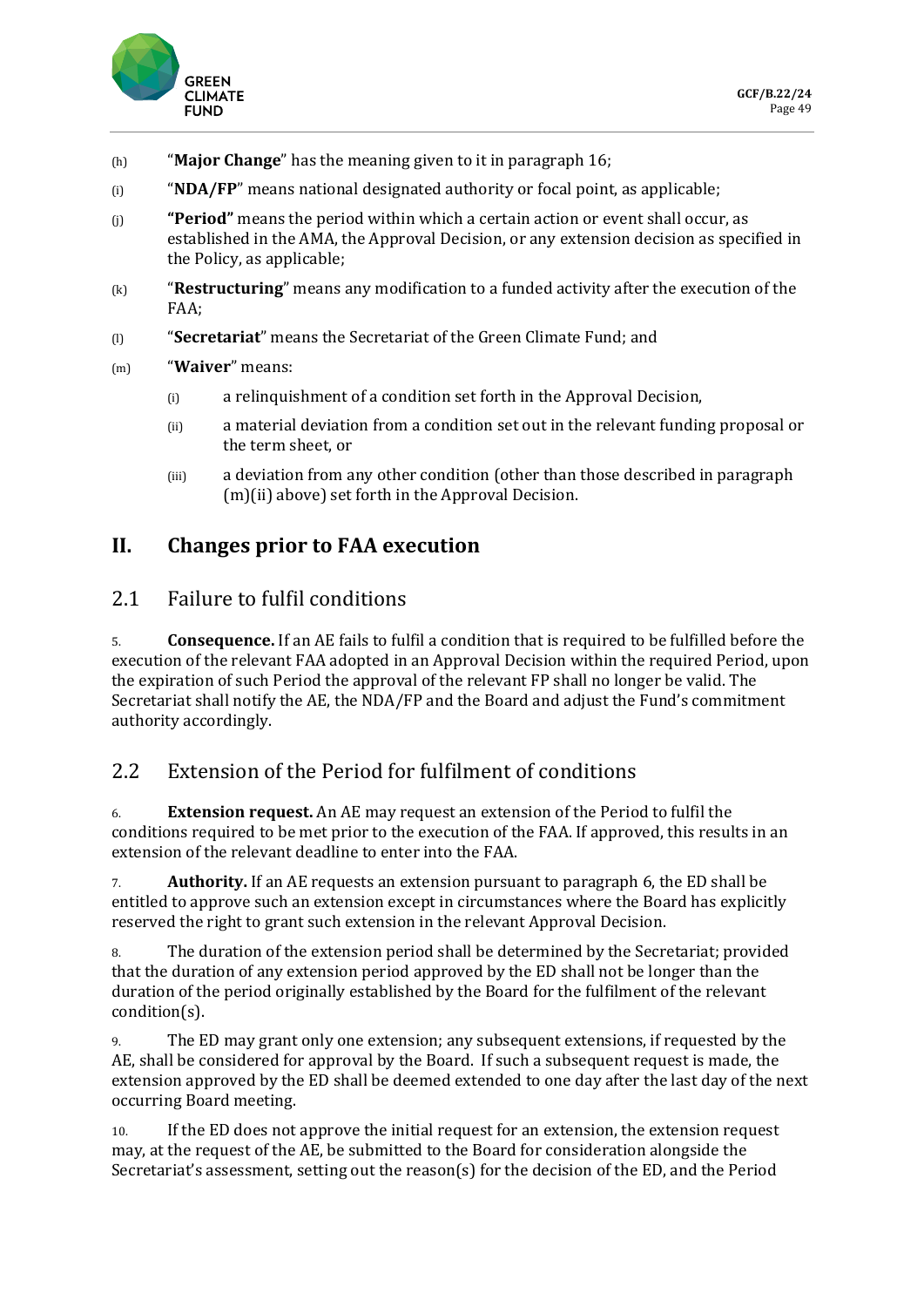

shall be deemed to be extended to one day after the last day of the next occurring Board meeting.

#### 11. **Procedure for an extension:**

- (a) The AE must submit a written request to the Secretariat, and as appropriate in consultation with the NDA/FP, utilizing the relevant template, together with evidence supporting the reasons for requesting the extension, and its assessment of the potential for changes (or not) in circumstances, market conditions and/or underlying rationale for the project before the proposed deadline;
- (b) The AE should submit the complete request no less than 30 calendar days prior to the expiry of the existing Period established for fulfilling the conditions, unless there is a clear reason for a later submission and shall inform the NDA/FP at the time of submitting such request. An AE shall not be entitled to request an extension to the ED or the Board if such request is submitted after the expiry of such Period;
- (c) Subject to paragraph (b) above, the Secretariat will assess the complete request upon receipt and, within 10 business days:
	- (i) If within the authority of the ED, determine whether or not to grant such an extension; or
	- (ii) If within the authority of the Board, refer the request for extension to the Board.
- (d) If the extension is approved either by the ED or by the Board, such a decision will be communicated to the AE and the NDA/FP, where possible prior to the expiry of the relevant Period for fulfilling the condition; and
- (e) If the request for extension is rejected either by the ED or by the Board, the Secretariat shall notify the AE and the NDA/FP.

#### 2.3 Changes

12. **Timing.** A change can occur after the approval of an FP by the Board but before execution of the FAA.

13. **Information requirement.** If the AE, in consultation with the NDA/FP, proposes a change that is likely to constitute:

- (a) A Major Change; or
- (b) A change (other than a Major Change) that would otherwise require:
	- (i) The consent of GCF pursuant to the terms of the relevant accreditation master agreement, funded activity agreement or other relevant agreement to which the GCF is a party; or
	- (ii) The consent of the GCF under the AE's own policies,

the AE shall be required to notify the Secretariat in writing of the relevant change, and such notification shall include written evidence of the consultation with the NDA/FP.

14. If the proposed change falls within, or may fall within, paragraph 13 above, the Secretariat shall request the AE to provide a restructuring paper, in a form and substance satisfactory to GCF, and supporting documentation describing the rationale of the proposed change and the analysis of associated benefits and risks to the implementation of the FP as approved.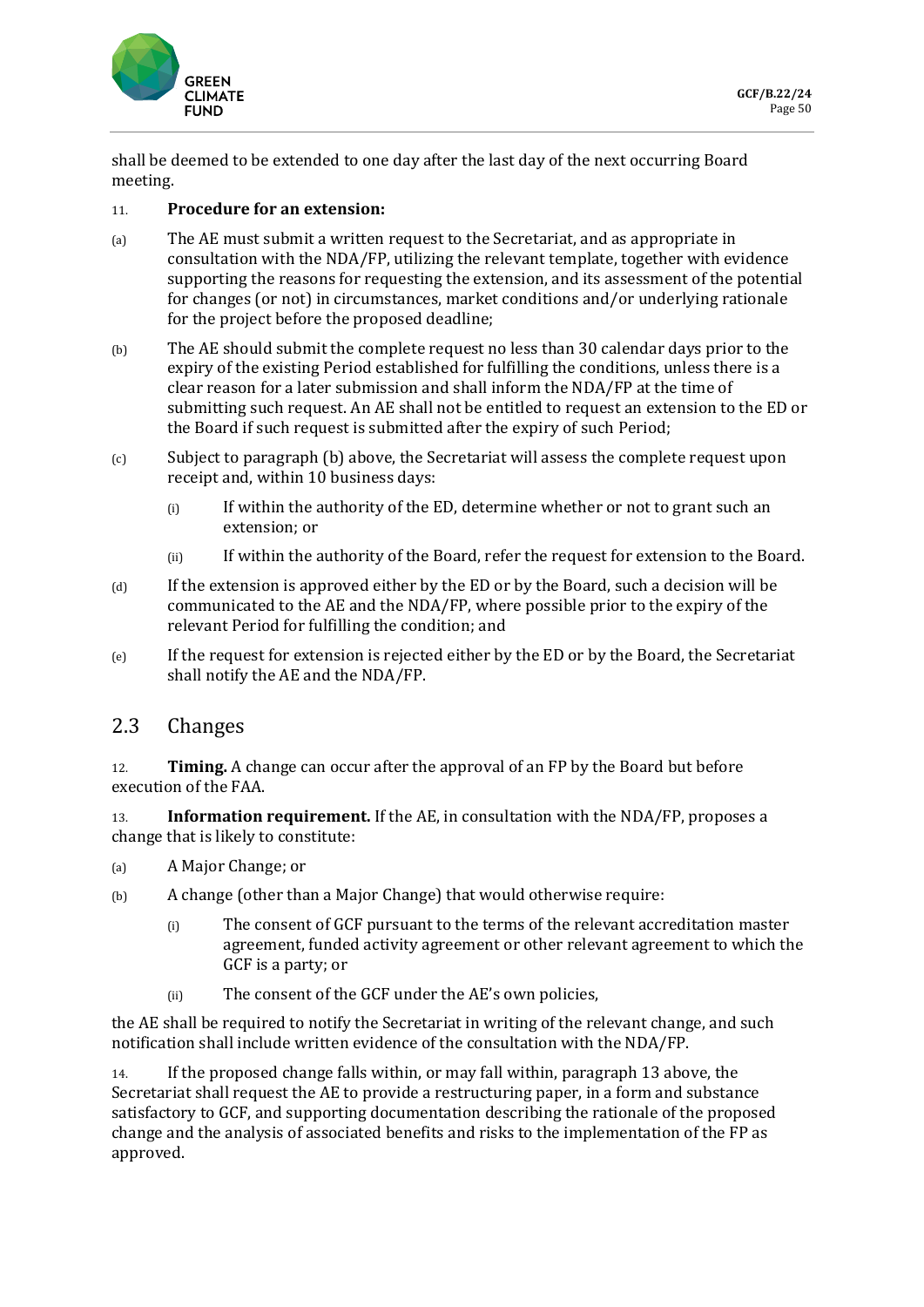

15. **Determination.** The Secretariat will in consultation with the AE assess the

restructuring proposal and determine whether the change falls within paragraph 13 above. The Secretariat will determine within 14 calendar days, or such longer period as maybe required to gather additional information and engage with the AE and other stakeholders as appropriate, whether the proposed change fulfils the requirements to be considered a Major Change within the scope of this Policy, as set out below.

16. Without limiting the relevant provisions in the relevant legal agreements, a change will be deemed to be a Major Change if any of the following are proposed:

- (a) Any changes that would render the project/programme inconsistent with the GCF mandate and business model;
- (b) A change in the scope of the project/programme which would result in a material and adverse deviation from the intended objectives or outcomes that the AE seeks to achieve from the implementation of the relevant project/programme, in particular its climate and/or environmental outcomes as set out in the funding proposal or FAA;
- (c) The assignment or transfer of all or a material part of its responsibilities to another AE;
- (d) A change of an executing entity that would have a material effect on the implementation of the project/programme;
- (e) Any change that would have a material and adverse impact on the ability of the executing entity to operate the relevant project/programme, including a material and adverse change in the legal status of an executing entity which has a material and adverse impact on the implementation of the project/programme;
- (f) Any change to the pricing of the GCF proceeds for the project/programme that deviates from the Board-approved parameters;
- $(g)$  Any material and adverse change in the pricing and financial structure of the project/programme;
- (h) Any change in a project/programme that results in a change in the environmental and social safeguards category from a lower to a higher category, or changes within a category that would trigger additional safeguards standards to be applied or require additional due diligence;
- (i) A delay in the completion of the project/programme or its major components that materially and adversely affect the achievement of the intended outcomes;
- (j) Other changes such as may be expressly set out as a Major Change in the Approval Decision; and
- (k) Any other event or proposed modification that constitutes a 'major change' in the relevant legal agreements.

17. The determination of whether a change shall be deemed to be a Major Change shall be made by the Secretariat, taking into account the relevant circumstances and the nature of the project/programme.

18. If the proposed change is determined by the Secretariat not to be a Major Change, the ED shall have the authority to approve such change and the Secretariat will then require the AE to undertake appropriate actions.

19. **Procedure for approval of Major Change.** Upon determination by the Secretariat of a change as a Major Change: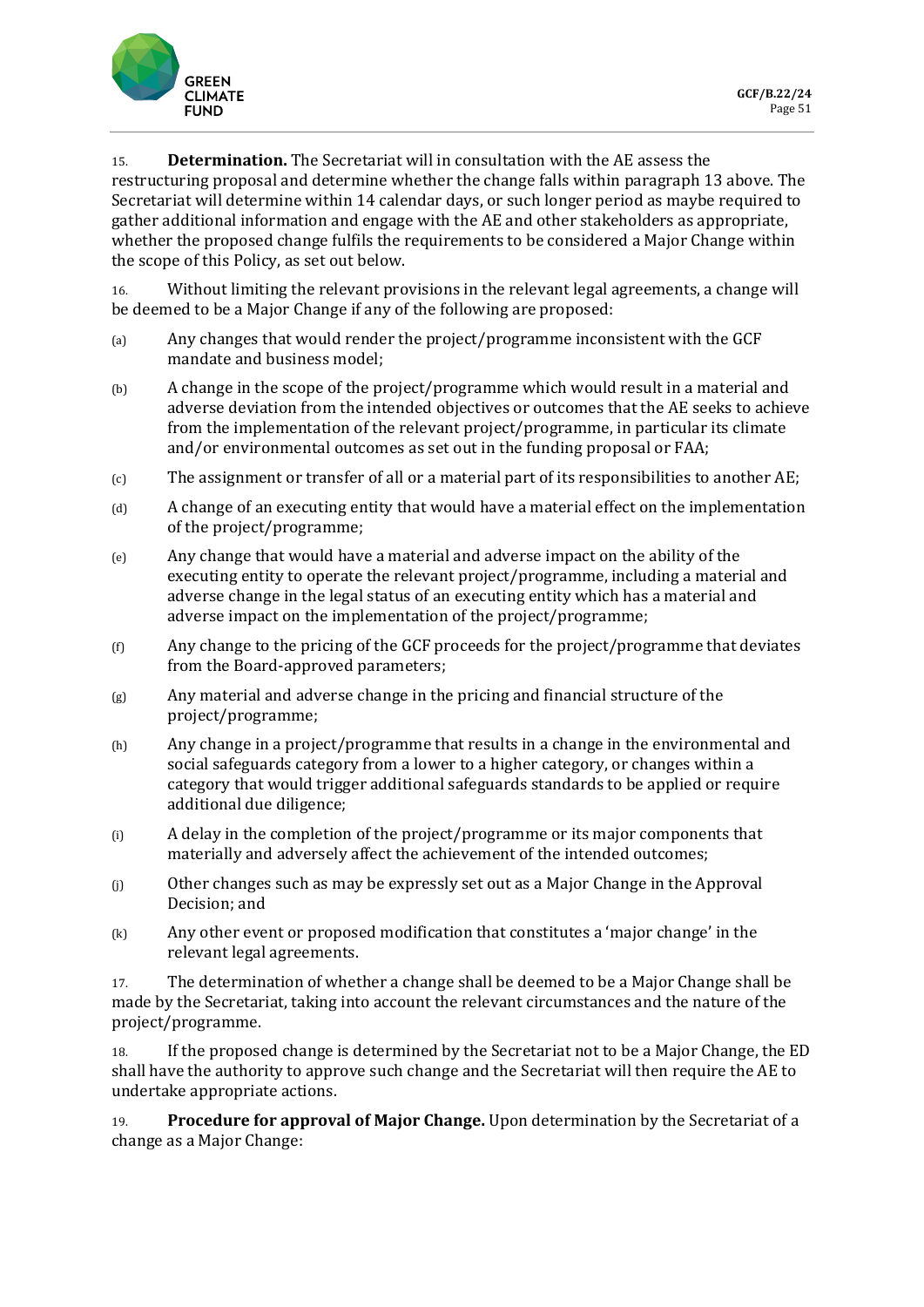

- (a) The AE shall consult with the NDA/FP and seek written confirmation from the NDA/FP whether the restructuring proposal affects the status of the funding proposal noobjection letter;
- (b) If the NDA/FP confirms that the restructuring proposal affects the status of the funding proposal no-objection letter, the AE shall seek a new no-objection letter from the NDA/FP in respect of the restructuring proposal and submit a copy of the new noobjection letter to the Secretariat;
- (c) If the NDA/FP confirms that the restructuring proposal does not affect the status of the funding proposal no-objection letter, the AE shall submit a copy of such confirmation to the Secretariat;
- (d) If the NDA/FP does not confirm whether the restructuring proposal affects the status of the funding proposal no-objection letter within 30 calendar days of the date on which the AE presented the restructuring proposal to the NDA/FP, the NDA/FP shall be deemed to have confirmed that the restructuring proposal does not affect the status of the funding proposal no-objection letter (unless, prior to the end of such 30 day period, the NDA/FP has informed the AE of the need for additional time, in which case such period shall be extended by up to an additional 30 calendar days), and the AE shall confirm the same to the Secretariat in writing; and
- (e) Following receipt of a new no-objection letter or a confirmation pursuant to paragraph 19(b), (c) or (d), the Secretariat shall within 30 calendar days prepare a Board document, annexing the restructuring proposal that may include any updates of the environmental and social due diligence pursuant to the GCF Environmental and Social Policy, the new no-objection letter or relevant confirmation, together with its assessment and recommendation for the Board's action either through a decision taken at the next Board meeting, or through a decision between meetings in accordance with the Rules of Procedure of the Board.

20. **Approval of Major Change.** If the Board approves the Major Change, the FAA will reflect the changes as approved by the Board and, the Secretariat will inform the NDA/FP.

21. **Non-approval of Major Change.** If the Board does not approve a Major Change, the AE will either:

(a) Proceed on the basis of the existing Approval Decision; or

(b) Withdraw the FP, after informing the NDA/FP.

22. **Cancellation.** Should the AE not undertake either of the actions set out in paragraph 21 within 120 calendar days following the date of notification to the AE by the Secretariat on the outcome of the Board deliberation, the project or programme will be cancelled as a consequence of the Board's decision not to approve the Major Change. The Secretariat shall notify the AE, the NDA/FP and the Board and adjust the Fund's commitment authority accordingly.

#### 2.4 Waiver of conditions

23. **Waiver request.** An AE, in consultation with the NDA/FP, may request a Waiver**.**

24. **Authority.** If an AE requests a Waiver, such Waiver shall require Board approval except in circumstances where such waiver authority has been delegated to the ED.

25. If the ED declines to approve a Waiver referred to in paragraph 24, the request for a Waiver may, at the request of the AE, be submitted to the Board for its consideration alongside the Secretariat's assessment, setting out the reason(s) for the decision of the ED.